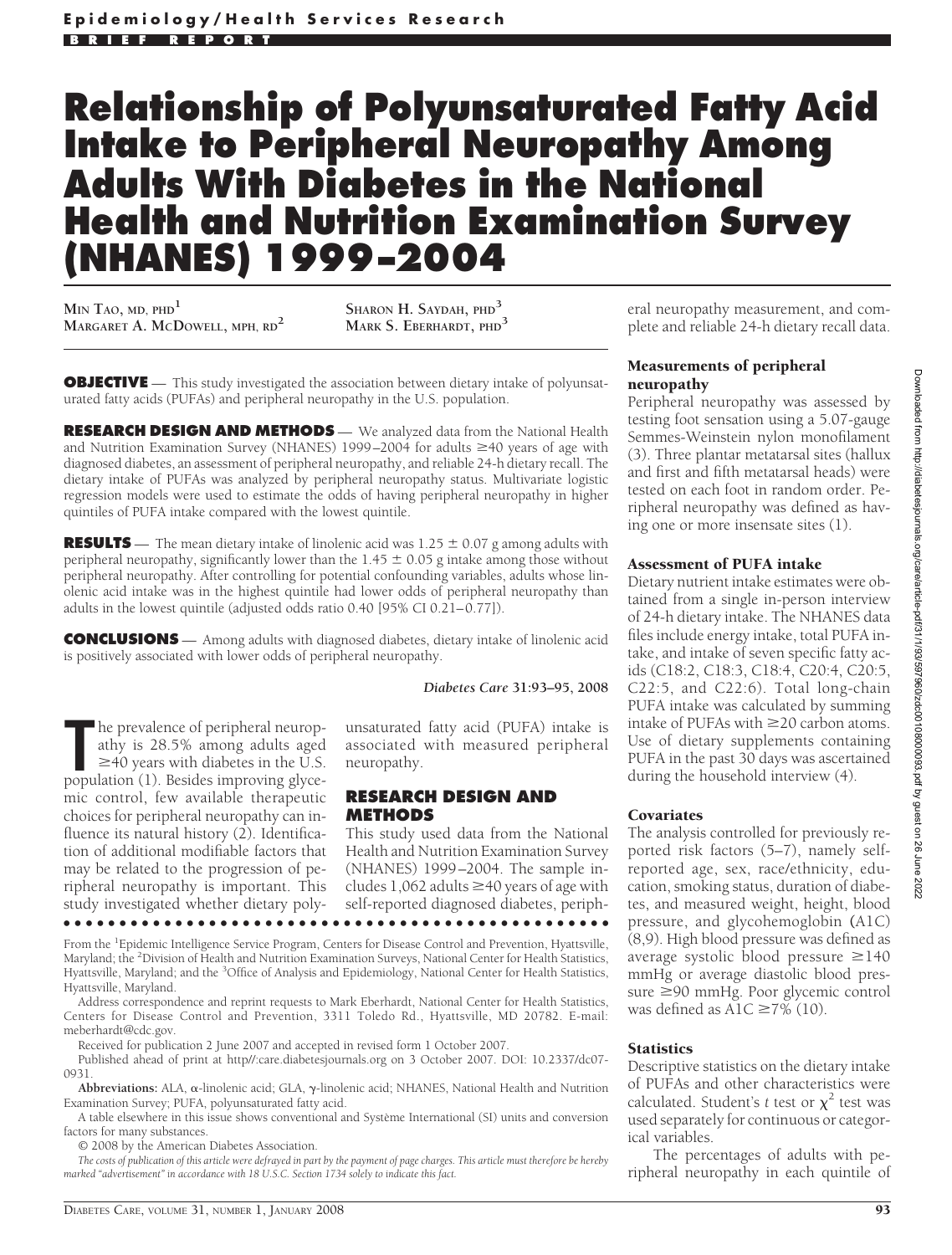| Table 1—Percent with peripheral neuropathy and the odds of having peripheral neuropathy by quintile of total PUFA intake and linolenic acid |  |
|---------------------------------------------------------------------------------------------------------------------------------------------|--|
| $(C18:3)$ intake in adults with diagnosed diabetes aged $\geq$ 40 years, NHANES 1999-2004                                                   |  |

|                                   | Quintiles of PUFA intake |                     |                     |                     |                     |               |
|-----------------------------------|--------------------------|---------------------|---------------------|---------------------|---------------------|---------------|
|                                   | Ql                       | O2                  | Q3                  | Q4                  | O5                  | D             |
| Total PUFA*                       |                          |                     |                     |                     |                     |               |
| With peripheral neuropathy        | 33.11 (3.69)             | 28.80(3.63)         | 29.06(3.06)         | 29.80 (3.67)        | 19.67(4.03)         | $0.20\dagger$ |
| Energy-adjusted odds ratio        | $1.0$ (ref.)             | $0.76(0.43 - 1.32)$ | $0.73(0.45 - 1.20)$ | $0.71(0.38 - 1.34)$ | $0.36(0.16 - 0.82)$ |               |
| Multivariate-adjusted odds ratio# | $1.0$ (ref.)             | $0.83(0.44 - 1.52)$ | $0.85(0.49 - 1.47)$ | $0.63(0.31 - 1.27)$ | $0.43(0.19 - 1.00)$ |               |
| Linolenic acid (C18:3)*           |                          |                     |                     |                     |                     |               |
| With peripheral neuropathy        | 33.10 (3.84)             | 23.90(4.18)         | 35.47 (3.78)        | 27.17(3.75)         | 20.68(3.81)         | $0.12\dagger$ |
| Energy-adjusted odds ratio        | $1.0$ (ref.)             | $0.61(0.33 - 1.15)$ | $1.04(0.63 - 1.72)$ | $0.69(0.40 - 1.19)$ | $0.46(0.24 - 0.90)$ |               |
| Multivariate-adjusted odds ratio# | $1.0$ (ref.)             | $0.57(0.29 - 1.11)$ | $0.71(0.45 - 1.23)$ | $0.54(0.30-0.99)$   | $0.40(0.21 - 0.77)$ |               |

Data are % (SE) and point estimate (95% CI). \*The quintiles of total PUFA intake were defined as  $Q1$ , <7.72 g;  $Q2$ , 7.72–11.44 g;  $Q3$ , 11.45–16.14 g;  $Q4$ , 16.15–24.74 g; and Q5,  $\geq$ 24.75 g. The quintiles of linolenic acid intake were defined as Q1, <0.61 g, Q2, 0.61–0.91 g; Q3, 0.92–1.34 g; Q4, 1.35–2.10 g; and Q5,  $\geq$ 2.11 g.  $\tau \chi^2$  test. ‡Adjusted for age, sex, race/ethnicity, education, height quintile, weight quintile, duration of diabetes, glycemic control, high blood pressure, smoking status, and total energy intake.

PUFA intake were reported.  $\chi^2$  test was used to test whether the percentage of people with peripheral neuropathy differs by quintiles of PUFA intake. A logistic regression model was used to estimate the odds of having peripheral neuropathy among adults in higher PUFA intake quintiles relative to adults in the lowest PUFA intake quintile (Q1), first adjusting for energy intake and then further adjusting for previously identified covariates. Analyses were conducted using SUDAAN 9.0 (11).

### **RESULTS**

Adults with peripheral neuropathy were significantly older, taller, and more likely to be male and had lower education and longer duration of diabetes than adults without peripheral neuropathy.

Among adults with peripheral neuropathy, the mean daily total PUFA intake was 14.60  $\pm$  0.79 g and the mean daily intake of linolenic acid (C18:3) was  $1.25 \pm 0.07$  g, significantly lower than the 16.82  $\pm$  0.59 and 1.45  $\pm$  0.05 g respective values among adults without peripheral neuropathy. Intake of other PUFAs was not statistically different by peripheral neuropathy status.

Relative to adults in Q1 of total PUFA intake, the odds of having peripheral neuropathy was 0.43 (95% CI 0.19–1.00) for adults in Q5 after adjusting for previously identified covariates (Table 1). Relative to adults in Q1 of C18:3 intake, the odds of having peripheral neuropathy was 0.54 (0.30–0.99) for adults in Q4 and 0.40 (0.21–0.77) for adults in Q5. Logistic models including and excluding diabetes duration had virtually identical findings, suggesting that diabetes duration does

not change the association between PUFA intake and peripheral neuropathy.

Only 4.04% of adults reported taking supplements containing PUFAs. The association between taking supplements containing PUFAs and the risk of peripheral neuropathy was not estimated because of small sample size. Inclusion of supplement usage in regression models did not affect the association between dietary PUFA intake and peripheral neuropathy.

## **CONCLUSIONS**

This is the first study to explore whether high dietary PUFA intake is associated with lower risk of peripheral neuropathy. We found that dietary intake of linolenic acid C18:3 (undifferentiated) is negatively associated with the odds of peripheral neuropathy among adults with diabetes. Studies have shown that  $\gamma$ -linolenic acid (C18:3 n-6) (GLA) supplements have a protective effect on diabetic peripheral neuropathy (12–14). However, GLA is seldom found in foods. The major form of  $C18:3$  in food is  $\alpha$ -linolenic acid (C18:3 n-3) (ALA). Thus, it is reasonable to expect that the negative association between C18:3 and peripheral neuropathy in this study is due to ALA.

No study has examined the association between ALA and diabetic peripheral neuropathy. However, high dietary intake of ALA was found to reduce the risk of coronary heart disease (15–17) and to be associated with lower risk for hypertension (18). Vascular factors are important in the pathogenesis of peripheral neuropathy (2,19). The protective effect of ALA on macrovascular diseases and its association with diabetic peripheral

neuropathy may be due to similar biological mechanisms.

One limitation of this study is that the PUFA intake was classified based on a single 24-h dietary recall. Due to daily variation in dietary intake, adults may be misclassified with respect to their usual PUFA intake, but the effect seems to be random across the groups. In NHANES, only tactile peripheral neuropathy is measured, and the association of PUFAs to other sensory functions, such as temperature sensitivity, cannot be considered. However, monofilament is an inexpensive and well-accepted tool for measuring peripheral neuropathy. It has a sensitivity of 85–100% and specificity of 76% in predicting foot ulcer (20).

Identification of prevention methods for peripheral neuropathy can help reduce the prevalence of peripheral neuropathy and its complications. More work is needed to study the association between ALA and peripheral neuropathy reported here and to clarify the biological mechanisms.

#### **References**

- 1. Gregg EW, Sorlie P, Paulose-Ram R, Gu Q, Eberhardt MS, Wolz M, Burt V, Curtin L, Engelgau M, Geiss L: Prevalence of lower-extremity disease in the U.S. adult population  $\geq 40$  years of age with and without diabetes: 1999–2000 National Health and Nutrition Examination Survey. *Diabetes Care* 27:1591–1597, 2004
- 2. Boulton AJ, Malik RA, Arezzo JC, Sosenko JM: Diabetic somatic neuropathies.*Diabetes Care* 27:1458–1486, 2004
- 3. National Health and Nutrition Examination Survey: *Lower Extremity Disease Procedures Manual*. Hyattsville, MD, National Center for Health Statistics, 1999